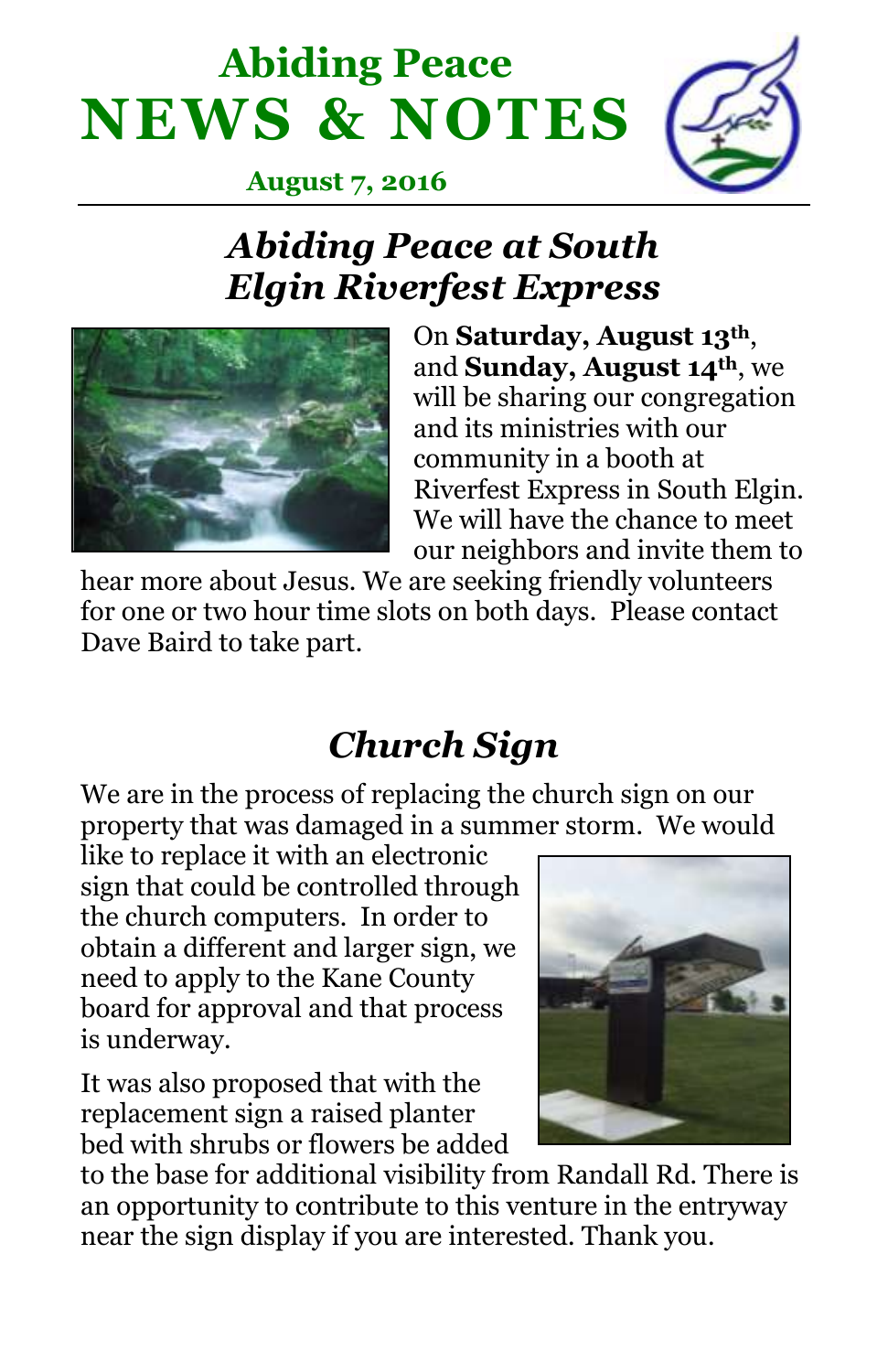## *Birthday and Anniversary Greetings*

This week, special birthday greetings are sent to Glenn Miller (August 7), Tara Lush (August 9), Camryn Crosley (August 13), and Amy Salzwedel (August 14).



We also celebrate the wedding anniversary of Eric and Chhorvy

Smith (August 14). Enjoy your special days!

#### *An Encouraging Word* **Vision for Christian Living - Hebrews 11:1-3, 8-16**



The specific sin that often prevents us from living according to faith is a love for the world and its possessions. Despite our lost battles with the tempter, God forgives our listlessness in combat. By faith we look beyond the temporary treasures of this world, and we see our heavenly inheritance, an eternal home in

majesty and glory, prepared by the Lord Jesus himself.

#### *Lutheran Military Support Group* **July 26, 2016**

Warm Greetings from your Lutheran Military Support Group, "LMSG" and the WELS National Chaplain, Paul Ziemer. As I reported in the April/Spring letter, LMSG had reached 139 congregational members. As I pen this letter we now stand at 242! Our Lord's blessings have indeed been with us. I have had several inquiries as to the progress of our recent Memorial Day "Ammo Can" offering. With 138 churches reporting, the offering has surpassed \$40,000.00. God 's people are very generous to our brothers and sisters who wear the uniform of our great nation. This offering will allow LMSG to provide solid and consistent support to our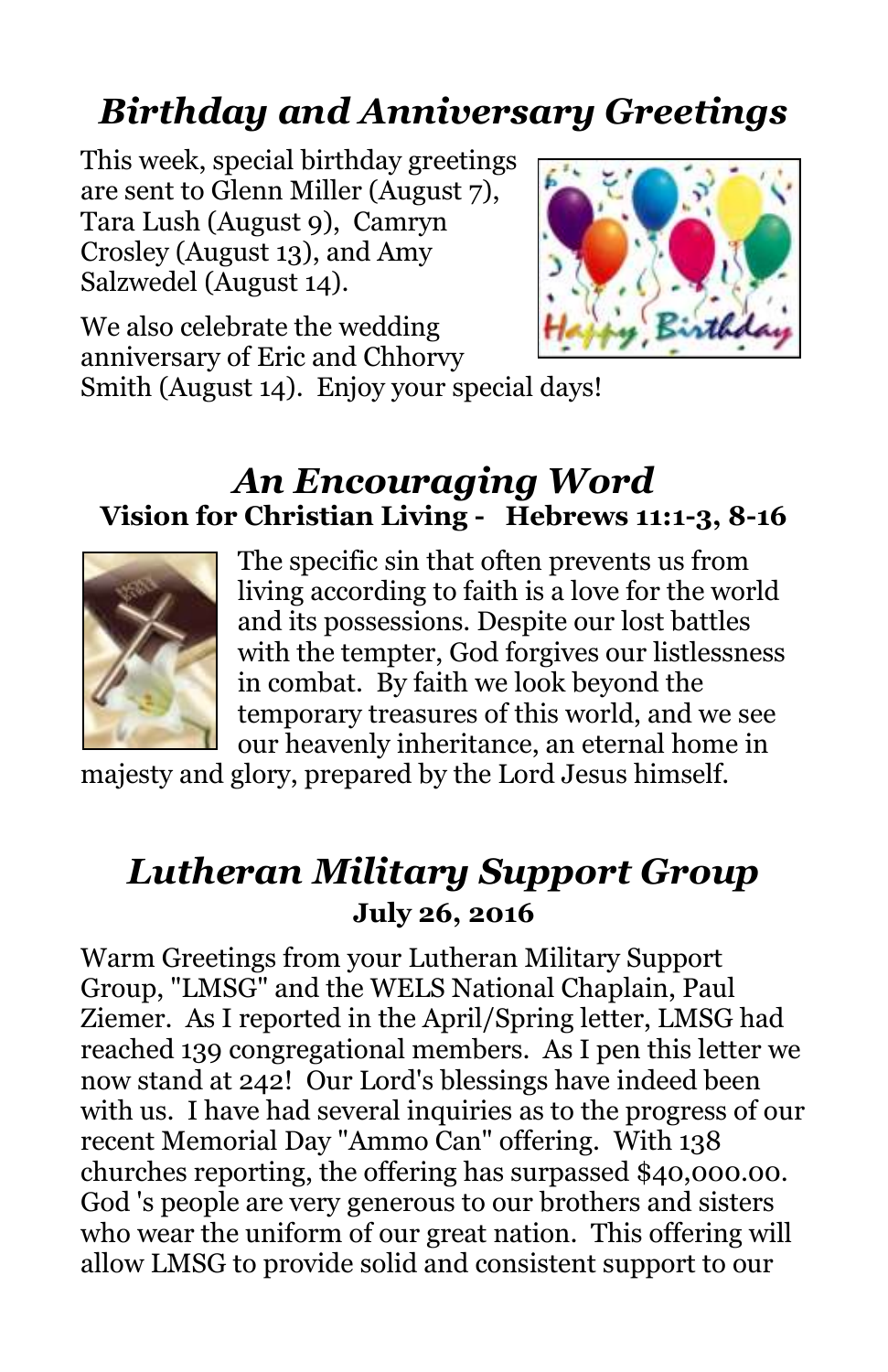core services, PTSD counseling, Chaplain travel to hold services overseas near areas of conflict, etc.



August 22-23 will be the first time that many of the National Board members will meet each other as we will hold a LMSG working conference at Synod Headquarters in Waukesha, WI. As a Para synodical organization of WELS, this meeting will help acquaint LMSG with WELS and ELS Synod leadership so that we may work in concert as we press forward with our Ministry to the Military.

- LMSG's Veteran Support group has funded a Spiritual retreat this fall for a group of WELS/ELS combat veterans. More info will be available on our website.
- LMSG has approved funding for additional worship services in either Guam or Okinawa in the fall.

Please take a few moments to look at our website, [www.lutheranmilitary.org.](http://lutheranmilitarty.us11.list-manage.com/track/click?u=9f4a1cfe322865ca3ea3b268f&id=8ff8bcf5e4&e=cbee5ccb3f) You will see fresh content regarding our young people who wear the uniform, pastors who have served, PTSD resources, etc. Also posted is a year to date list of grants that have been awarded from LMSG ( *Special Projects & Grants Tab*).

It is a special privilege to be able to serve in LMSG. My heartfelt thank you for your continued support and prayers which are propelling us forward. Semper Fidelis.

In His Service,

John Stedman, President LMSG [president@lutheranmilitary.org](http://mail2.finalweb.net/webmail/basic/index.html?_n%5Bp%5D%5Bmain%5D=win.main.tree&_n%5Bp%5D%5Bcontent%5D=mail.compose&to=president@lutheranmilitary.org) (703) 909-4792 (cell)